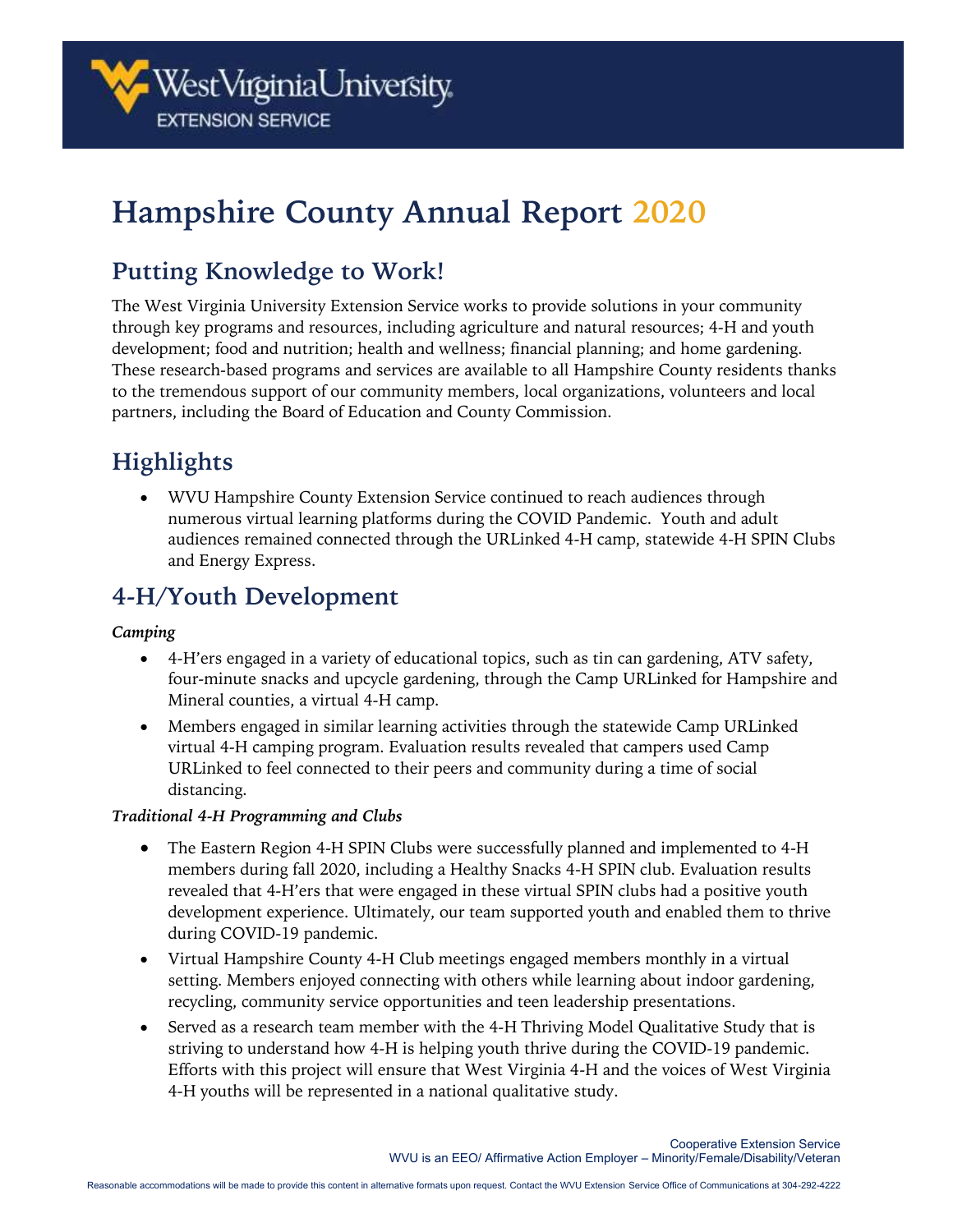### **Hampshire County Report 2020**

• Eighty-eight 4-H youth members exhibited almost two hundred exhibits in Hampshire County's virtual 4-H project exhibition during the COVID-19 pandemic, and seventy-three members exhibited 178 projects in the state's virtual 4-H project exhibition.

### *Special Interest Programs*

- The award-winning Energy Express program was offered virtually in Hampshire County in 2020 to 48 children. 65.7% of the children sampled either maintained (2.1%) or improved (63.6%) their reading Lexile placement. At every grade except fifth, results show that most participants  $(=>64.3\%)$  either maintained or improved their Lexile placement level from the beginning of the program to the end. Children also received a weekly book and STEM kit.
- WVU Extension Service Six Energy Express mentors impacted our community by partnering with the Hampshire County Schools Summer Foods Program to help in meal distribution at local schools during the summer months.

### **Agriculture and Natural Resources**

### *Youth Agriculture*

- Led numerous Livestock Committee meetings, adjusted Mandatory Exhibitor Meetings to drive-in style. The 4-H and FFA Livestock Sale was moved to an online format with the help of a local auction company. The sale brought in a total of \$90,365 for youth exhibitors in the county.
- Organized and helped coach the Stockman's Team with volunteer Roy Milleson. Although the state contest was canceled, the group was able to compete in Front Royal in February 2020.
- Organized two mini-field trips for 4-H and FFA students interested in livestock during the fall of 2020.
- Helped teach and organize online Forestry Contest practices, which continued into 2021.

### *Garden Based Learning*

- Received \$2,900 grant from TryThisWV for the Slanesville Garden Project with help of Susan Parker of WV DEP.
- Held three Community Garden Education Days at the Garden in fall 2020.
- Provided produce from garden to the community from June through October.
- Provided lessons and videos for teachers to use with the garden in fall 2020.
- Secured funding for a high tunnel to be built at Capon Bridge Elementary.

#### *Master Gardeners*

- Started a Master Gardener Class in February of 2020 the class was moved online, but several members from Hampshire and surrounding counties finished the program requirements and successfully passed the test.
- Led Master Gardener business meetings and provided educational topics and speakers.
- Maintained a Master Gardener volunteer schedule for the Slanesville Garden. Volunteers averaged four hours of service each week from June through October.